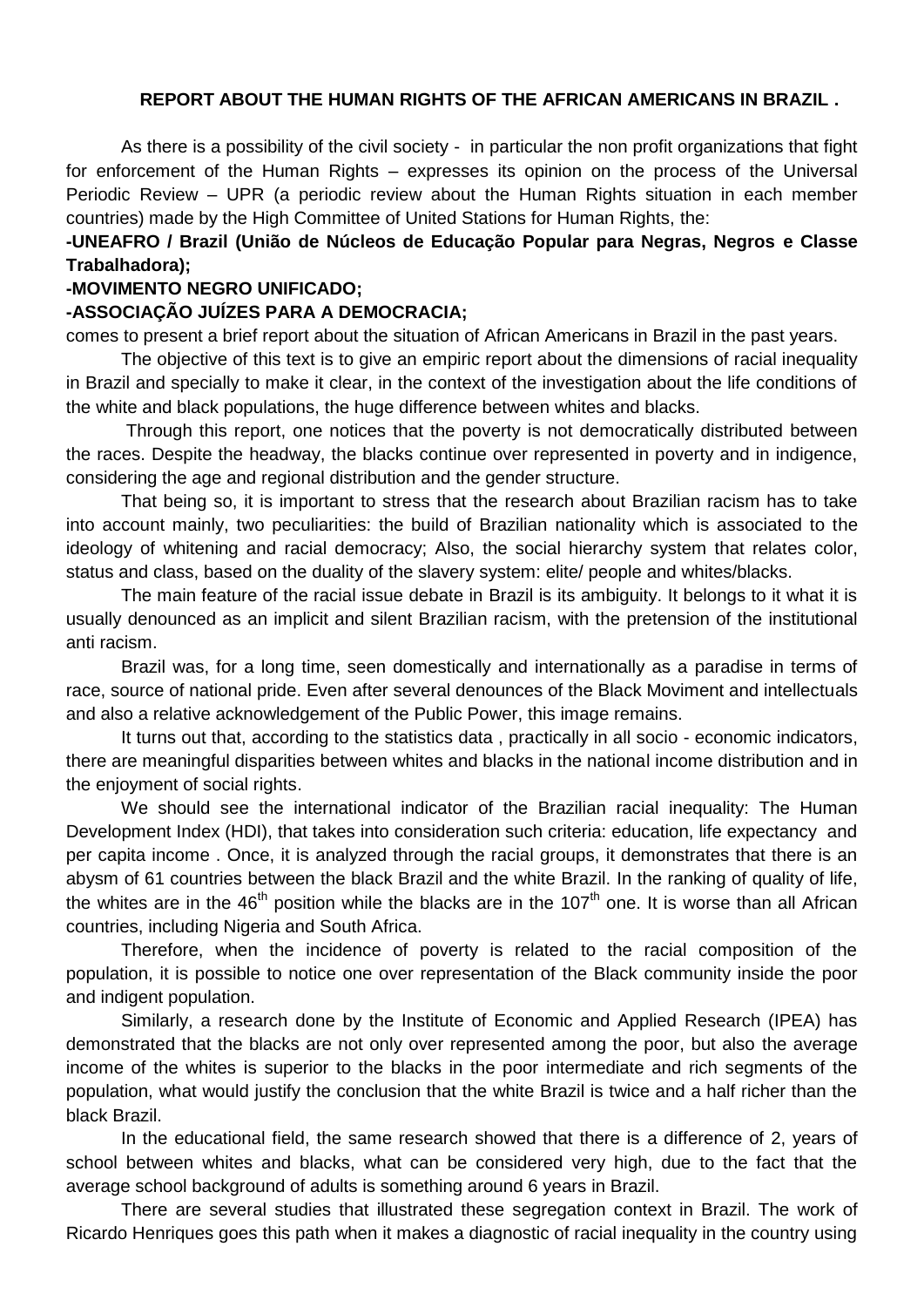the data collected in the homes for the National Survey per Home Sample (PNAD) of 1999 and in the data of Brazilian Institute of Geography and Statistics (IBGE). The author highlighted the racial composition of the poverty where the blacks represented 45% of the Brazilian population, but it represented 64% of the poor population and 69 % of the indigent one. The whites, on the other hand, represented 54% of the total population but only 36% of the poor and 31% of the indigent.

Another data that draws our attention is the inequality of income between blacks and whites. It was noticed that in Brazil, among the 1% richest people, almost 88% are white whereas among the 10% poorest, almost 68 % declared being black. Owing to that, the black population is over represented among the 10% poorest and under represented among the 1% richest ones.

Under another aspect, while the number of university students more than doubled from 1991 to 2000, increasing from 1.400.000 ( one million and four hundred thousand) to 3.000.000 (three million) of enrolled students, it is noticed that the proportion of black students fell from 19,7% to 19,3%. This fall is even higher if we consider only the individuals between eighteen and twenty four years old because in such conditions, the rate decreased from 16,7% to 15,9%.

Therefore, despite the figures presented by IBGE indicate that the educational indicators for blacks and whites improved last decade, if the average of years of study and the attendance of young people in the University, it is possible to see that in 2009, the blacks still had not reached the indicators that the whites presented in 1999.

The inequality is also fierce when related to the illiteracy rates that among the blacks are more than twice higher than among the whites. In 2009, the rate of illiteracy among the blacks was of 13,3% and the whites of 5,9%.

In the labor market arena, despite the fact that we have identified a reduction of the inequalities between blacks and whites in the past years, the 2010 Summary of Social Indicators (SIS), elaborated after the 2009 National Survey of Home Sample(PNAD) revealed, for instance, that in average the salaries of black people are still inferior to the white people, although the difference between them decreased last decade.

Based on the survey, the performance per hour of blacks was 57,4% of the whites. At the same time, the proportion of blacks employed informally was higher (from 17,4% to 18,9%) against 13,8% of whites), indicating that the blacks are in disadvantage compared to the whites.

Concerning the rule evolution, making a brief historical overview, in the second half of 20th \Century, Brazilian government approved the Law 1.390/51, known as Afonso Arinos Law, that typified the practice of coloro r race prejudice as a penal contravention, that is, a crime of miner offensive potential, punished with arresting. Although it has been the first juridical statute that turned into crime racism, such law produced only merely symbolic effects because it treated the issue as a penal contravention and with reduced sentences.

Later on, the 1988 Constitution distinguished this crime among the individual and collective rights and duties, establishing that racism was an unbailing and unexpiring crime subjected to the penalty of arrest.

Due to this constitutional status, it was edited the Law 7.716/89, that regulated and defined the crimes resulting from the racial and color discrimination in Brazil. However, it is rare cases that apply that law. Therefore, an analyses of the racism through the Judiciary System could give the false impression that discriminating practices do not take place in Brazil.

To ilustrate some data of the pattern of the inequality related to the access to the Justice for the victims of racial crime, the report elaborated by the Inter American Commission of Human Rights, revealed that from 300 analyzed accident report from 1951 to 197, in the cities of Rio de Janeiro, São Paulo, Salvador and Porto Alegre, only 150 were considered as crime by the chiefs of police reaching the stage of police investigation. From those ones, just 40 were sent to prosecutors attorney for a penal action against the discriminated, from which only 9 were trialed.

Moreover, research about the Access to the Brazilian Judiciary System highlights the unequal access between whites and blacks to the Criminal Justice. For example, In São Paulo city